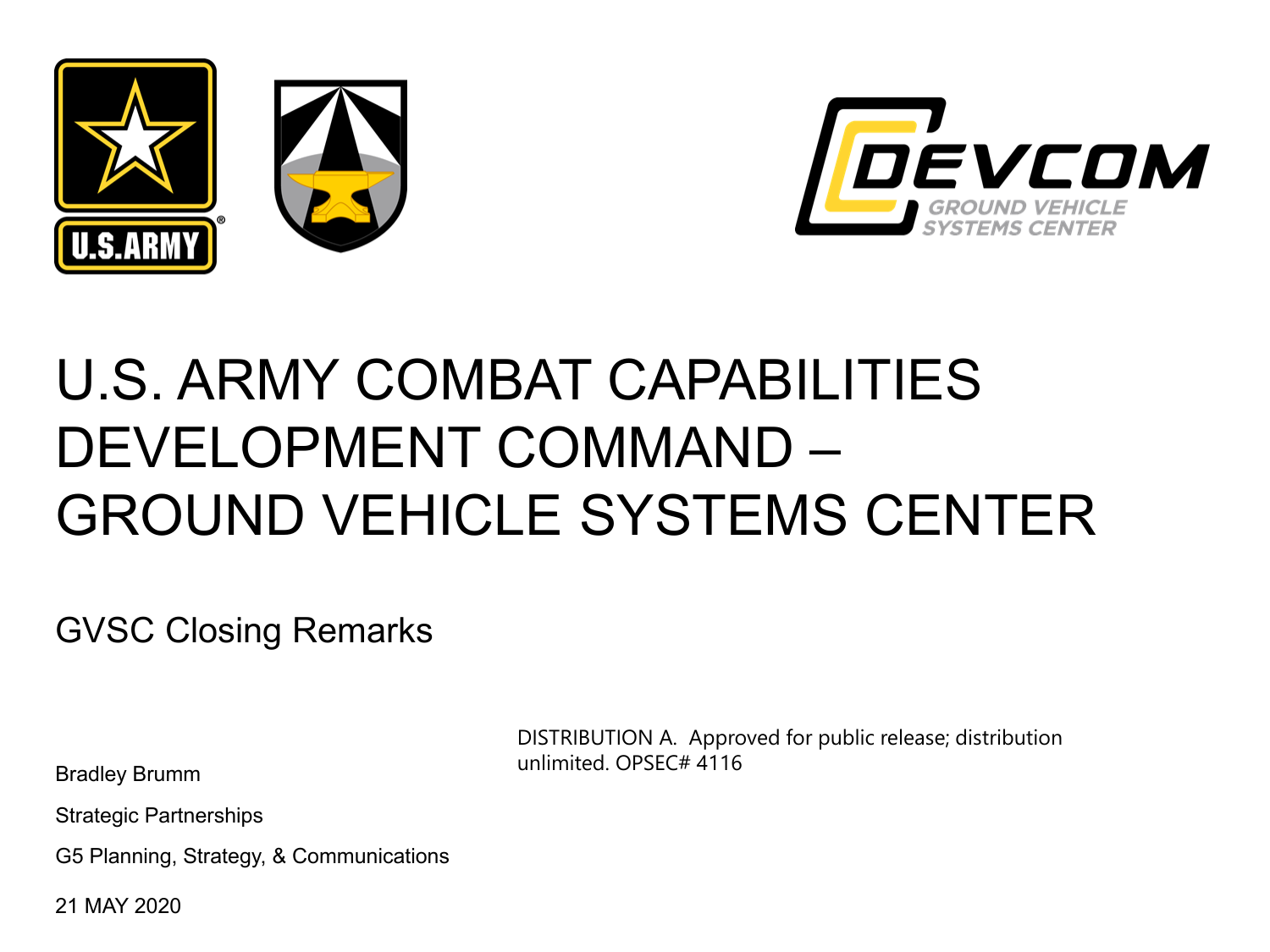



- Please read the various bios for each technical area so you know which group(s) you'd like to meet with.
- Fill out the industry one-on-one registration form found on the website. [www.mdex2020.com](http://www.mdex2020.com/)
- Each area will reach out to you to setup a telecom or video conference meeting.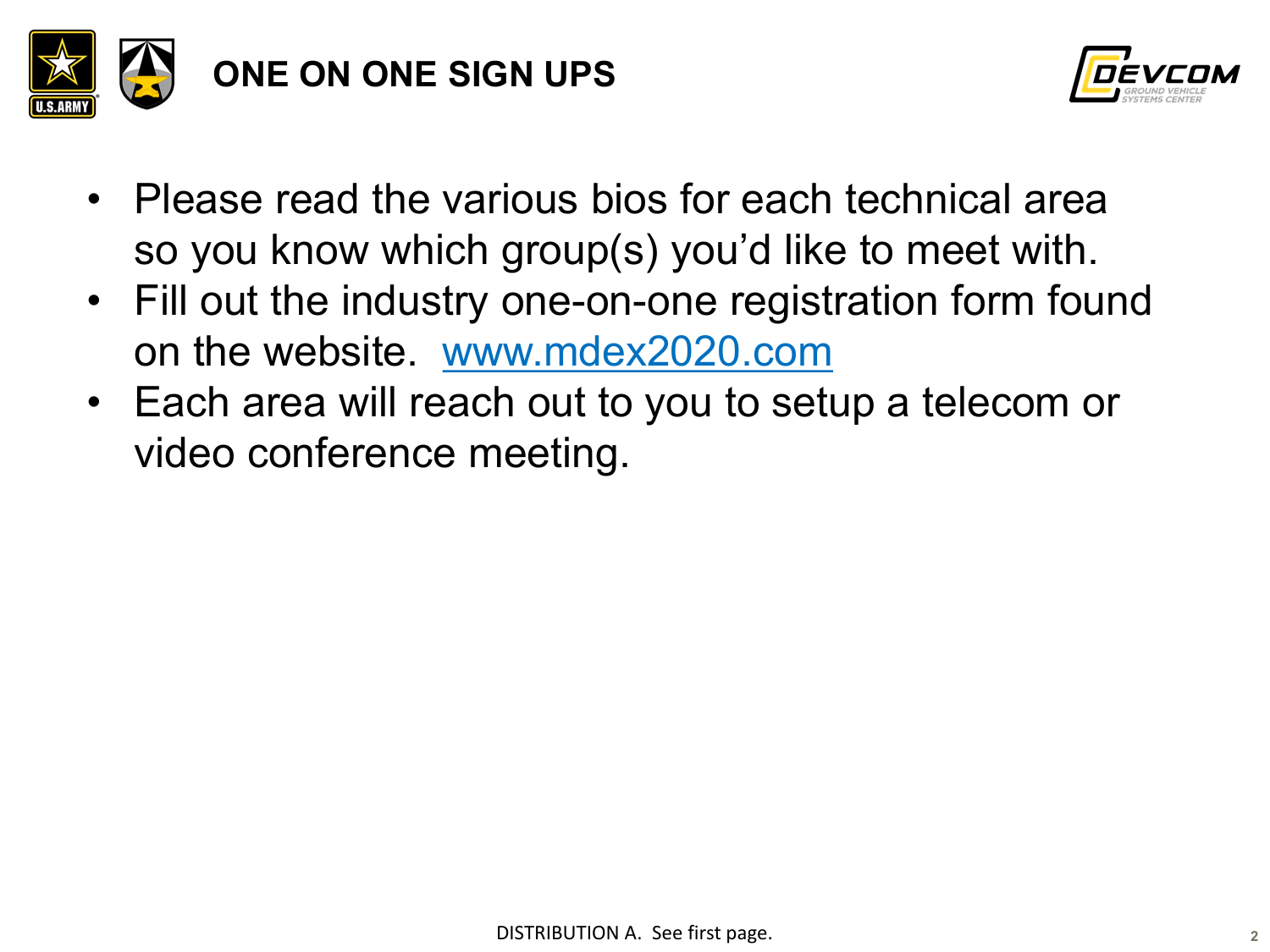



**What we do:** Identify, pursue and accelerate business opportunities that improve resource utilization for both the Army and external partners.

- *Connect* with others who innovate, develop, demonstrate and accelerate technology
- **Communicate** the Army's ground vehicle technical needs
- **Create** collaborative business agreements

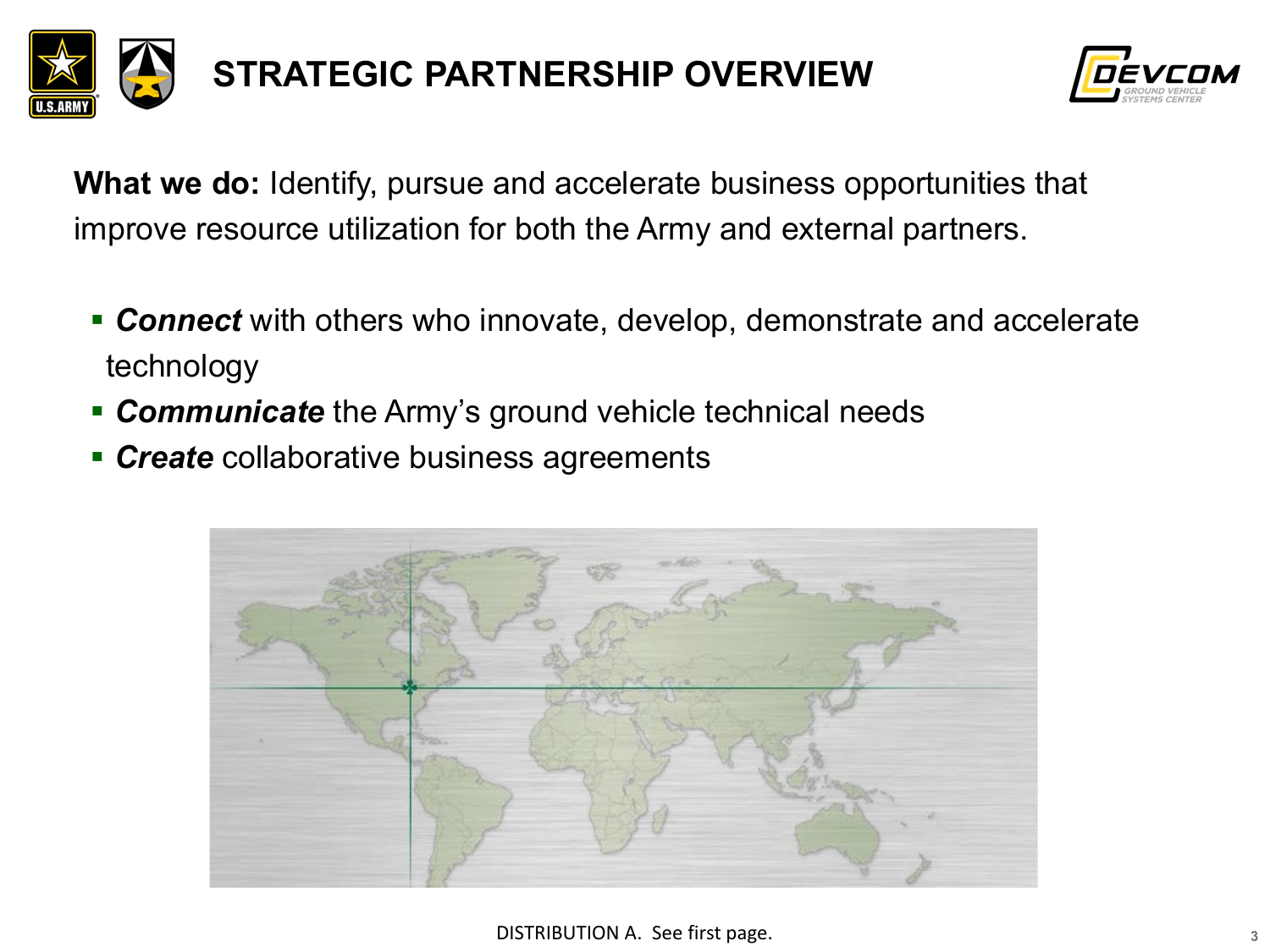



GVSC supports engagements with Industry, Academia and Other Government Agencies with several mechanisms. Here are just a few key examples:

- Small Business Innovation Research (SBIR)
- Small Business Technology Transfer (STTR)
- Cooperative Research and Development Agreement (CRADAs)
- International Cooperative Research and Development Agreement (i-CRADA)
- Test Service Agreement (TSA)
- Reimbursable, FAR Contracts, and Other Transaction Agreement (OTA)
- Education Partnership Agreement (EPA)
- Engineer Scientist Exchange Program (ESEP)
- International Agreements / Project Agreements (IA / PA)
- Information Exchange Annexes (IEA)
- Data Exchange Annexes (DEA)
- Reciprocal Use of Test Facilities (RUTF)
- ManTech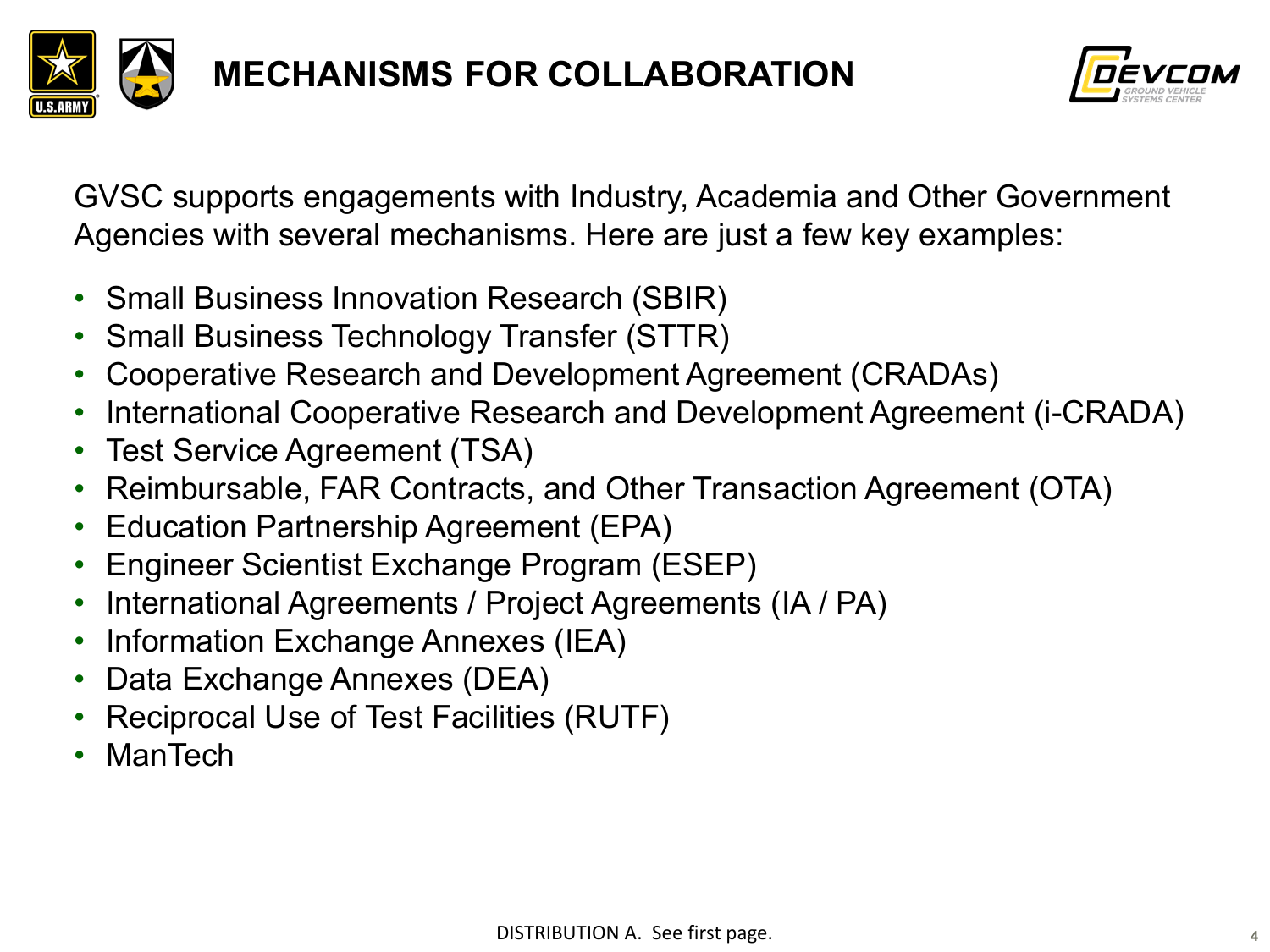



- Thank you for attending/listening to our presentations and panels
- We look forward to talking to you soon to continue our conversation
- Partnership Intermediary Agreement (PIA) Request for Information (RFI)
	- **Improve Technology Transfer**
	- Non-traditional Defense Industry Engagement